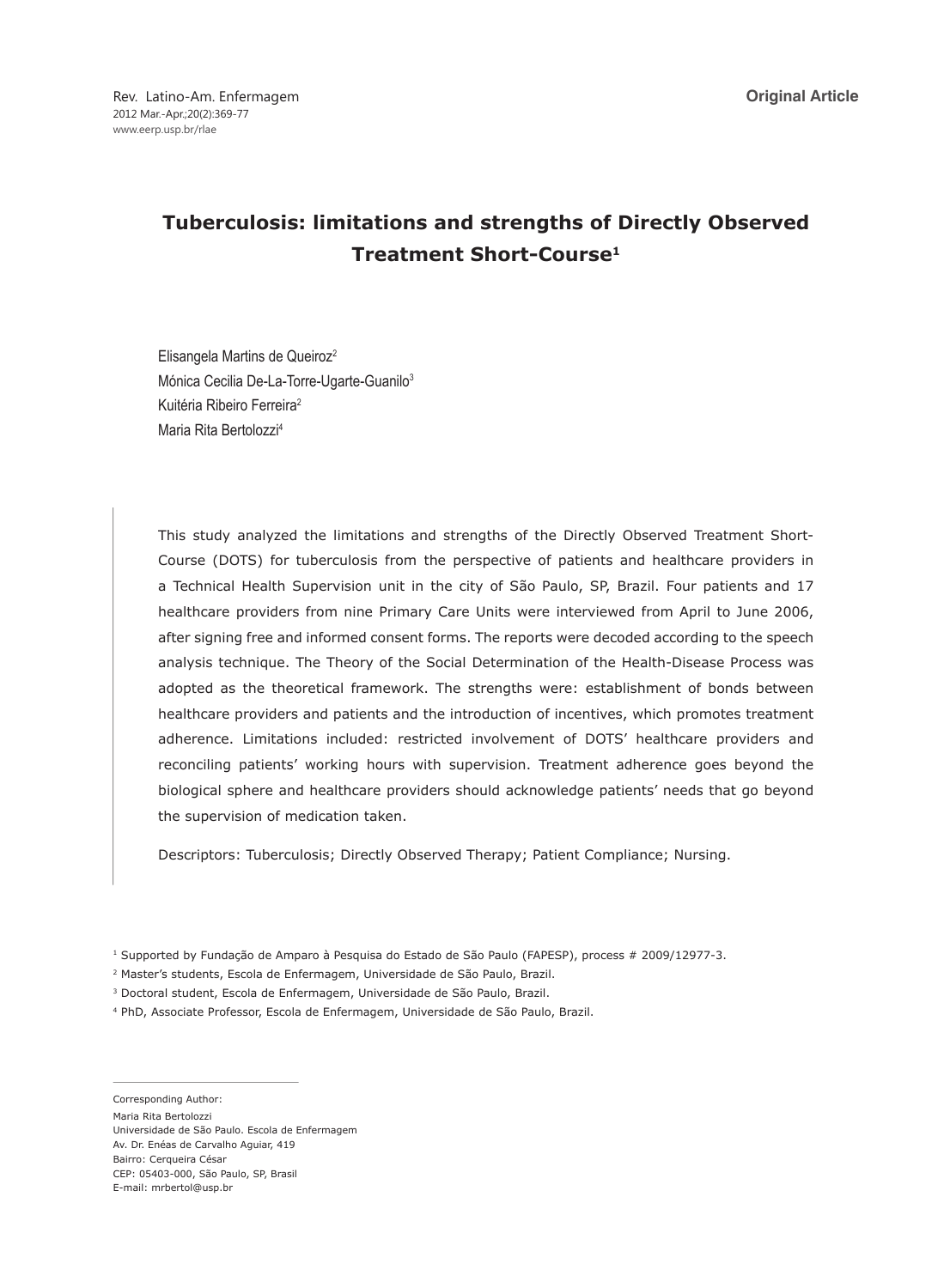#### **Tuberculose: limites e potencialidades do tratamento supervisionado**

Objetivou-se analisar potencialidades e limites da estratégia do tratamento supervisionado (DOTS) para a tuberculose, sob a percepção de usuários em tratamento e de trabalhadores de saúde de uma supervisão técnica de saúde do município de São Paulo. Entrevistaram-se 4 usuários e 17 profissionais de saúde de nove unidades básicas de saúde, entre abril e junho de 2006, após consentimento livre e esclarecido. Os depoimentos foram decodificados segundo a técnica de análise de discurso. Adotou-se a teoria da determinação social do processo saúde/doença como referencial teórico. Foram potencialidades: criação de vínculo entre profissional/usuário e incentivos ao tratamento, o que favorece a adesão. Foram limites: restrito envolvimento dos profissionais no DOTS e conciliar horário de trabalho do usuário com a supervisão. Reitera-se que a adesão ao tratamento transcende o âmbito biológico, sendo fundamental que os trabalhadores de saúde reconheçam os usuários como portadores de necessidades, não se restringindo apenas à supervisão da tomada de medicamentos.

Descritores: Tuberculose; Terapia Diretamente Observada; Cooperação do Paciente; Enfermagem.

#### **Tuberculosis: límites y potencialidades del tratamiento supervisado**

Se objetivó analizar potencialidades y límites de la estrategia del Tratamiento Supervisado (DOTS) para la tuberculosis bajo la percepción de los usuarios en tratamiento y de los trabajadores de la salud de una Supervisión Técnica de Salud del Municipio de Sao Paulo. Se entrevistaron 4 usuarios y 17 profesionales de salud de nueve Unidades Básicas de Salud, entre abril y junio de 2006, después del consentimiento libre e informado. Las declaraciones fueron decodificadas según la técnica de análisis de discurso. Como marco teórico se adoptó la Teoría de la Determinación Social del Proceso Salud-Enfermedad. Las potencialidades encontradas fueron la creación de vínculo entre profesional/usuario y los incentivos al tratamiento, los que favorece la adhesión. Los límites fueron el reducido envolvimiento de los profesionales en el DOTS y el conciliar el horario de trabajo del usuario con la supervisión. Se reitera que la adhesión al tratamiento transciende el ámbito biológico, siendo fundamental que los trabajadores de la salud reconozcan a los usuarios como portadores de necesidades, que no se restringen a la supervisión de la ingesta de los medicamentos.

Descriptores: Tuberculosis; Terapia por Observación Directa; Cooperación del Paciente; Enfermería.

#### **Introduction**

This study is part of a line of research that investigates the analytical category *adherence*. It is relevant because it addresses the part of the study $(1)$ that conceives of adherence to DOTS for tuberculosis (TB) control as a dimension that goes beyond clinical and biological aspects, moving from multi-factors of the health-disease continuum to its social determination.

The epidemiological importance of TB is unquestionable. According to the World Health Organization (WHO), there were 13.7 million individuals

with TB in 2007, worldwide. Brazil ranks 14<sup>th</sup> among the 22 countries that concentrate 80% of cases, with about  $114,000$  individuals $(2)$ .

WHO declared TB as a state of emergency in 1993 and recommended that countries adopt the DOTS strategy to improve TB control and ensure the achievement of established goals for the success of control (85%), case detection (70%) and the reduction of treatment abandonment<sup>(3)</sup>. The implementation of DOTS in Brazil in 1997 improved the rate of TB cure

www.eerp.usp.br/rlae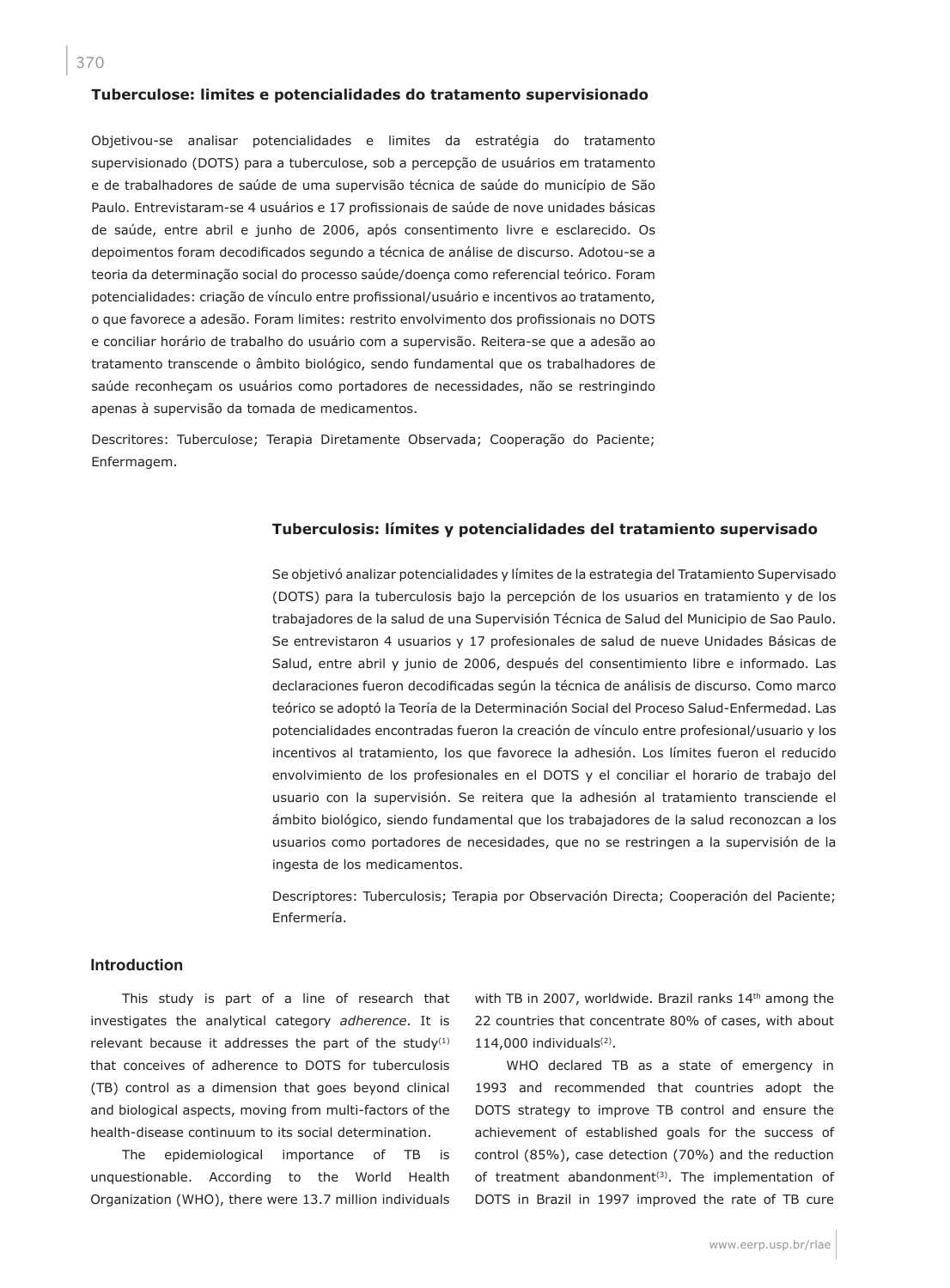and reduced treatment abandonment and costs, when compared to the self-administered treatment<sup>(4-5)</sup>. DOTS was implemented in the following year in the state of São Paulo and from then to 2004, TB coverage increased in 69% of the 36 priority cities $(3)$ .

However, it is evident that such success is not homogeneous. In the city of São Paulo for instance, DOTS coverage achieved 50% in 2008 for active tuberculosis, but coverage was lower for sub-groups: 45.8% for those without fixed residence, 21.4% for inmates, and 22.8% for HIV patients<sup>(6)</sup>. The concentration of TB is greater in regions where there is social exclusion, in addition to a greater incidence in groups living in vulnerable contexts, thus the following aspects represent a challenge: TB/ HIV co-infection and multi-resistance to drugs due to inappropriate treatment and treatment abandonment.

DOTS has the potential to improve TB control, though problems putting it into operation hinder the achievement of goals. In this context, this study sought to understand how the strategy is implemented in Technical Health Supervision in Itaim Paulista in the east region of São Paulo, SP, Brazil, which has an important incidence of TB. The hypothesis that DOTS has strengths that favor treatment adherence but also limitations that can contribute to abandonment was considered. Abandonment occurs when greater importance is given to the supervision of medication taken instead of acknowledging the individuals' health needs.

#### **Objectives**

To identify the strengths and limitations regarding DOTS faced in the Technical Health Supervision in Itaim Paulista, São Paulo, SP, Brazil from the perspective of healthcare providers acting in TB control in Primary Care Units (PCU) in the region and from the perspective of individuals under treatment, as well as propose alternatives to improve its operation.

#### **Methods**

This qualitative study was conducted in nine of the 14 PCUs that included the Technical Health Supervision in Itaim Paulista, where the coverage of DOTS was 100%. Three PCUs were excluded because there were no DOTS patients and another two due to the impossibility of rescheduling interviews. There were initially 50 total DOTS patients who, after exclusions, totaled 39. The study is part of a matrix-project, conducted in five regions of the city of São Paulo.

Healthcare providers and patients undergoing treatment were the subjects of this study. After authorization from the Health Department of São Paulo and from the Technical Health Supervision in Itaim Paulista was obtained, healthcare providers who supervised or coordinated DOTS in PCUs were contacted by phone and invited to participate in the study: 17 individuals composed the sample. Healthcare providers were then asked to indicate and invite patients, 18 years old or older, undergoing treatment to participate in the study; four individuals consented to participate.

We sought to ensure the participation of at least one patient per PCU. The number of how many would participate was not previously defined but determined by data saturation based on the representativeness and quality of testimonies collected during interviews more so than by quantity $(7)$ . Saturation was achieved when the representation of professionals concerning the limitations and strengths of DOTS became redundant. There was closure due to exhaustion in relation to patients because all those available (who consented to participate) were included in the study<sup>(7)</sup>.

After participants signed free and informed consent forms, interviews were conducted between April and June 2006 in the PCU itself where the participants' privacy was ensured. Two semi-structured interview scripts, which were tested in a previous study $<sup>(1)</sup>$ , were</sup> used: one for the healthcare providers and another for patients. The questions addressed the characterization of the participants and their perceptions concerning: TB, difficulties and strengths of DOTS, and the determinants of treatment adherence/abandonment. Interviews were recorded and transcribed.

For the material empirical analysis, the Text-Generation and Meaning-Text Theory, which allows one to understand thematic phrases, was used<sup>(8)</sup>. This process revealed the themes that constitute the perceptions of the study's participants concerning the main questions: 'TB', 'Impact of the disease on the lives of patients'; 'DOTS' and 'Treatment adherence'. The discussion was based on the Social Determination Theory of the Health-Disease Process. Hence, the interpretation of perceptions was based on the historical view of the health-disease continuum that conceives of human life as non-static, of the perceptions of the individuals as arising from the status they occupy in society and the way they live, and biological processes as being part of life in society. Therefore, health and disease are taken as part of a greater whole: life $(9)$ .

The project was approved by the Ethics Research Committee at the Health Department in the city of São Paulo (Protocol No. 092/05).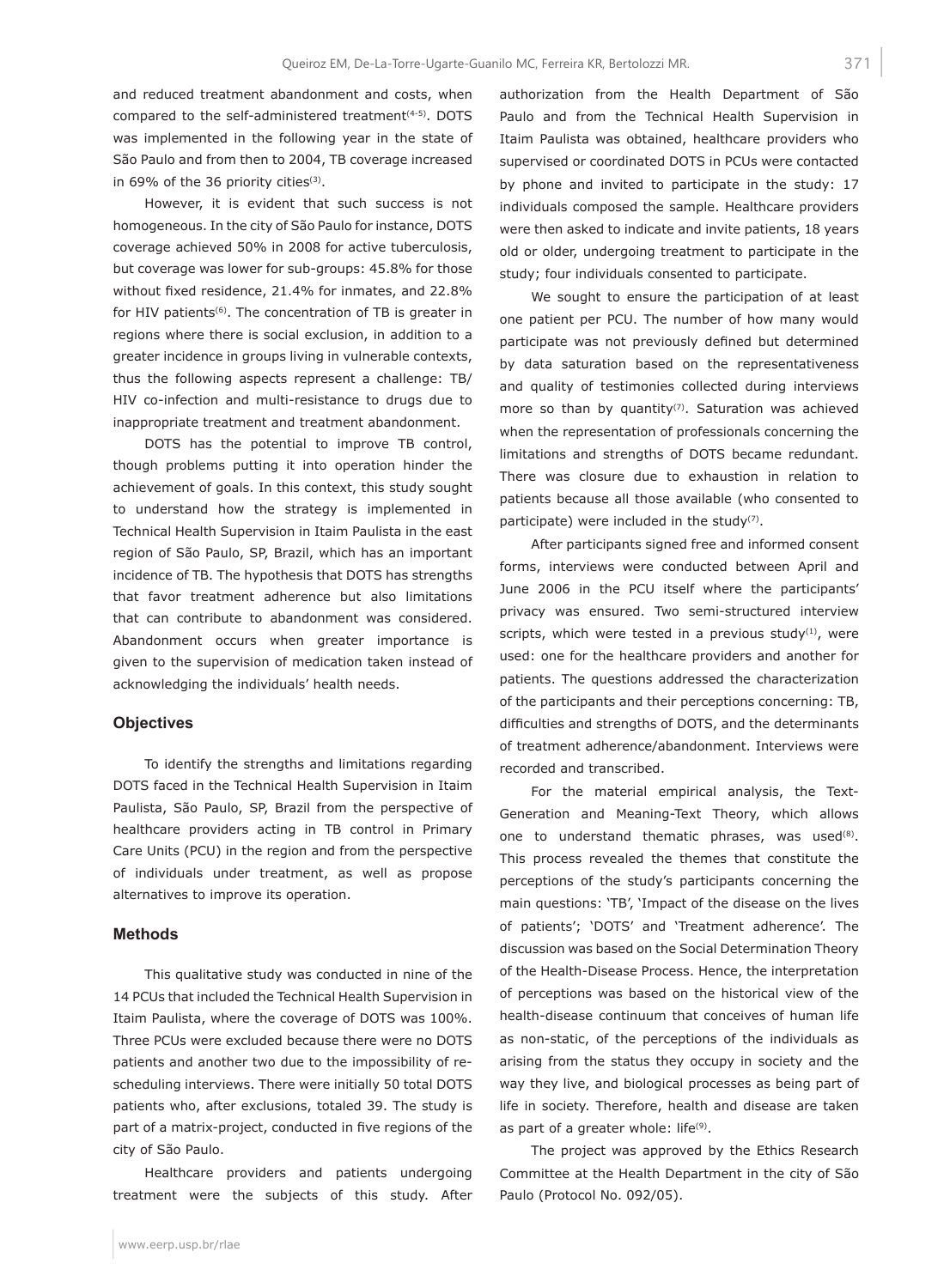## **Results**

## **Participants**

Two patients were female and two male with an average age of 45 years old; they lived with their family members. They had studied 7.7 years on average and their mothers studied 3.7 years on average. One reported Pulmonary TB, one ocular TB and two did not know what type of disease they had. Three were undergoing the treatment for the first time and one had undergone treatment for the first time 13 years ago; three were in the third month of treatment and one in the fourth month. In relation to occupation, one was formally employed, one had temporary jobs, and the others were unemployed. All reported depending on their families for financial support. Patients and healthcare providers

agreed on the place where supervision of medication taken would be performed: one was supervised at home and the other three at the PCU.

The healthcare providers included: seven nurses, four nursing auxiliaries and one nursing technician, in addition to five community health agents; their average age was 36.9 years old and they had provided care to TB patients for an average of 5.9 years.

## **Participants' perceptions**

Figures 1 and 2 show the synthesis of perceptions of patients and professionals, respectively, in relation to category analysis: (Perception of) 'Tuberculosis'; 'Impact of the disease on the lives of patients'; 'DOTS': and 'Treatment adherence'.

| Category                         | <b>Perceptions</b>                                                                                                                                                                                                                                                                                                                                                                                                                                                                                                             |
|----------------------------------|--------------------------------------------------------------------------------------------------------------------------------------------------------------------------------------------------------------------------------------------------------------------------------------------------------------------------------------------------------------------------------------------------------------------------------------------------------------------------------------------------------------------------------|
| <b>Tuberculosis</b>              | Disease that carries a stigma, is dangerous, causes physical and mental pain, and is compared to AIDS.                                                                                                                                                                                                                                                                                                                                                                                                                         |
| Impact on the<br>patients' lives | It harms daily life due to prejudice, rejection, causing isolation from society and family; leads individuals to fear transmitting the<br>disease to close people, linked to a feeling of uselessness and financial dependency due to the need to stop working. Changes<br>daily routine due to the fixed medication and meals schedule; imposes some restrictions such as alcohol consumption.                                                                                                                                |
| <b>DOTS</b>                      | Positive aspects: improves signs and symptoms, individuals receive snacks and food basket, it is easy to schedule consultations,<br>and PCU provides good care.<br>Negative aspects: having to abandon work due to need to go to the PCU to take medication.<br>For the majority, supervision was something normal; a time when they felt cared for receiving guidance concerning the treatment.<br>For others, it was related to shame, embarrassment, and the feeling they were not trustworthy before healthcare providers. |
| Treatment<br>adherence           | It is a result of one's desire to improve physical condition and resume activities and life plans set aside because of the disease<br>and also of the encouragement provided by family and the providers at the PCU. On the other hand, being unable to stop<br>drinking and smoking contributes to treatment abandonment.                                                                                                                                                                                                     |

Figure 1 – Perceptions of patients undergoing DOTS according to the categories of analysis. São Paulo, Brazil, 2006

| Category                                           | <b>Perceptions</b>                                                                                                                                                                                                                                                                                                                                                                                                                                                                                                                                                                                                                                                                                                                                                                                                                                                          |
|----------------------------------------------------|-----------------------------------------------------------------------------------------------------------------------------------------------------------------------------------------------------------------------------------------------------------------------------------------------------------------------------------------------------------------------------------------------------------------------------------------------------------------------------------------------------------------------------------------------------------------------------------------------------------------------------------------------------------------------------------------------------------------------------------------------------------------------------------------------------------------------------------------------------------------------------|
| Tuberculosis                                       | It generates stigma and prejudice. It is a bad thing, an insidious disease because symptoms improve and lead patients<br>to believe they are cured. It is related to poverty, unemployment, and food deficiency. Those who are uninformed fear the<br>disease, which leads to prejudice.                                                                                                                                                                                                                                                                                                                                                                                                                                                                                                                                                                                    |
| Impact of the<br>disease on the<br>patients' lives | It causes shock, surprise and feeling one is doomed to death. Causes patients undergoing treatment to become concerned,<br>feel anguished, depressed, discouraged, without hope that they will ever return to the condition they once had, and they<br>also feel isolated even from family, given the fear of prejudice and of transmitting the disease.                                                                                                                                                                                                                                                                                                                                                                                                                                                                                                                    |
| <b>DOTS</b>                                        | Some feel embarrassed due to the supervision and others feel cared for and even more committed to the treatment. The<br>professionals are the most important elements in DOTS implementation because patients become vulnerable. Adherence is<br>controlled through verification of the empty pallet of drugs.<br>Strengths: incentives, family support, the work of community health agents, establishment of bonds with patients and<br>the acknowledgement of their singularity and health needs. Limitations: insufficient time and number of professionals;<br>patients' lack of confidence in the treatment; irregular supply of incentives; difficult communication between PCU and health<br>supervision; difficulty reconciling supervision and the patients' need to work; lack of preparedness; lack of interest and<br>motivation by the part of professionals. |
| <b>Treatment</b><br>adherence                      | It is related to: desire to be cured and able to resume plans; guidance; bonds; professionals' commitment; supply of<br>food basket; care that takes into account the patients' cultural and social dimensions; side effects; quantity of pills;<br>improvement of signs and symptoms; deficient knowledge concerning TB; need to work; alcohol consumption, smoking<br>and the use of illegal drugs; prolonged treatment; desire to keep receiving sickness benefit; impossibility of complying with<br>guidance provided concerning eating due to a poor financial situation; lack of family support; lack of desire to live. Alcohol<br>consumption is tolerated while seeking adherence.                                                                                                                                                                                |

Figure 2 – Perceptions of health professionals according to the categories of analysis. São Paulo, Brazil, 2006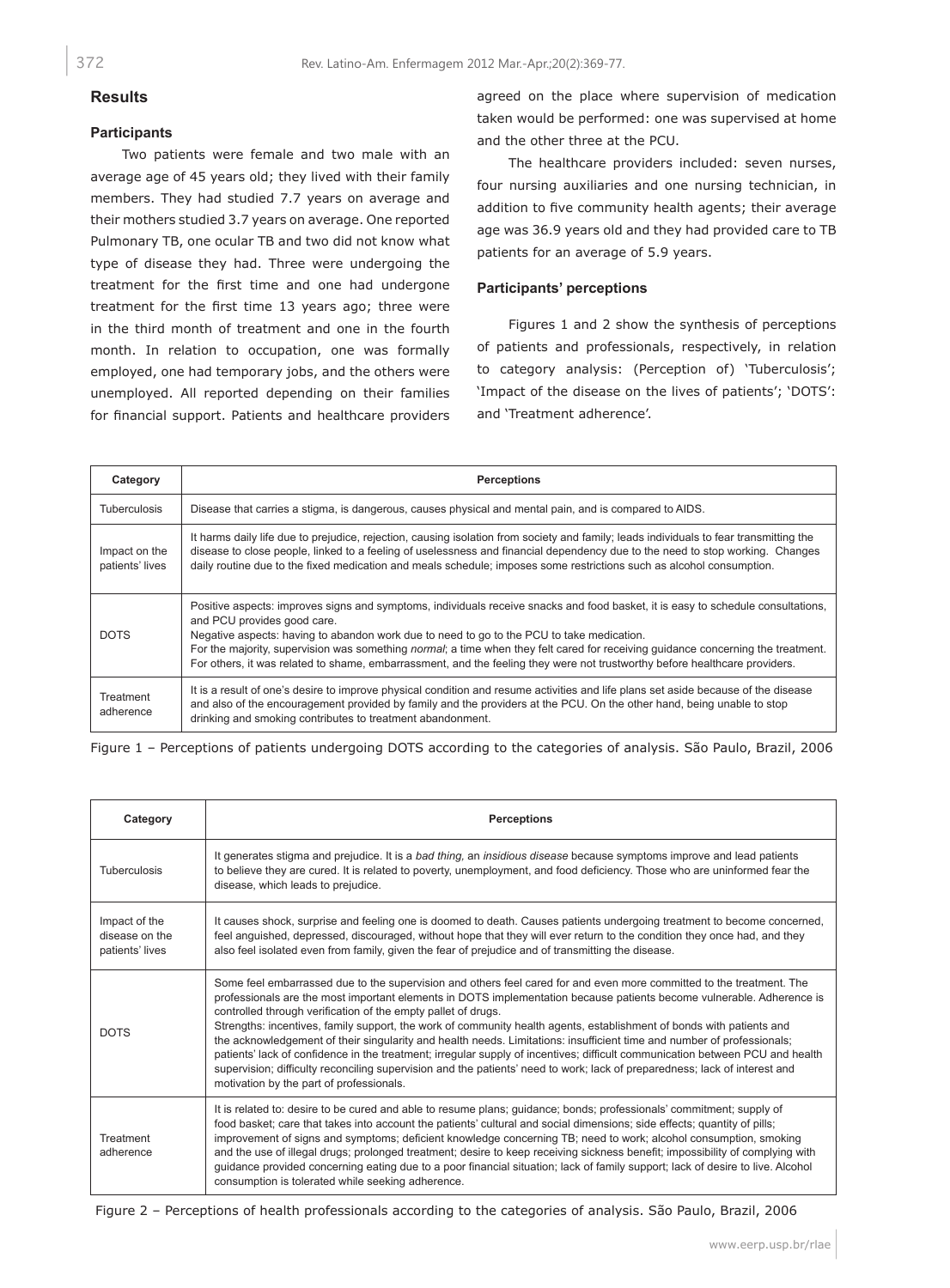## **Discussion**

Even though the number of interviewed patients is very restricted, their profile is similar to that found in other studies<sup>(1,4,10-14)</sup>: the disease affects individuals mainly during their productive time of life; they require financial support from their families; they have a poor level of employment or unemployment. The fact that patients have few years of education, a little more than their mothers, may be evidence for the historical character of social exclusion. It is a fact that TB is associated with the way society is organized and the status people occupy in it $(1,14)$ . Such a profile reveals vulnerability, expressed in these individuals' poor living and working conditions, which in turn interferes in their access to resources. Included in those resources are health resources and information<sup>(15)</sup>, which becomes a limitation in DOTS because individuals may distance themselves from the health service and hinder treatment<sup>(14)</sup>.

The analysis of the reports showed that TB, according to patients and professionals, leads to stigma, as indicated by other studies $(10,13-14,16)$ . Disease brings physical and mental suffering, negatively impacts the lives of patients, forces them to leave their jobs, which are a source of income and which represent independence. A lack of independence is an obstacle to overcoming the situation of exclusion. It generates guilt, fear of prejudice and of transmitting the disease to others, a lack of the desire to live, and may be the cause of family estrangement. TB seems to be strongly associated with patients' poor self-esteem<sup>(10,13,16)</sup>, which reveals its complex character, requiring knowledge and sensitivity on the part of healthcare providers to implement care that goes beyond the biological sphere to include social issues implicated in the illness.

According to the reports, even though DOTS is effective, it is *difficult and laborious*. The positive aspects indentified in the 'DOTS' category also appear in the category 'Treatment adherence' as aspects that favor it.

The professionals identified DOTS as being a strength, helping patients feel more committed to their treatment<sup> $(17-18)$ </sup>, which meets the strategy's quidelines that recommends sharing responsibility between professionals and patients to achieve treatment success<sup>(19)</sup>. The patients participated in determining the frequency and place where DOTS supervision would be carried out, showing that some needs are taken into account, which is essential to the issue of adherence<sup>(14,17)</sup>.

Yet, healthcare providers feel they are the ones most responsible for the treatment, since patients become vulnerable given TB, and adopt postures that are related to asymmetrical power (such as requiring the medication pallet to be empty), which does not contribute to strengthening the patients' autonomy, citizenship, or empowerment<sup> $(20)$ </sup>, which is expected in health care. Hence, solidarity should be included in the care process, though solidarity should not be replaced by compassion, because the latter leads one to silence, gives no opportunity to voice one's needs, and therefore encourages submission<sup>(1)</sup>, which is often observed in health services.

The presence of community health agents was considered to be a strength because these are closer to the context of patients. Because these agents grasp the complexity of the disease in their context, they are able to support patients and contribute to treatment adherence<sup>(14,17)</sup>. Healthcare providers highlight that the support of family members is a positive aspect of DOTS because it avoids patient isolation. Both professionals and patients reported that family support contributes to treatment adherence. However, interviewees experienced estrangement from family members. In fact, being cared for, and being supported in technical, emotional and financial terms when facing a stigmatizing disease is reflected in the desire to be cured $(1,5)$ .

According to patients, the main strength of DOTS and the encouragement of treatment adherence is attaining a cure and resuming previous activities, especially work and social life, in particular with family members. The perception that incapacity is over brings back lost dignity in a society that values individuals who are included in the process of production, even if they are being exploited, as occurs in most cases. A cure is also longed for by family members, who may have their income diminished during the treatment<sup>(21)</sup>.

According to the professionals and corroborated by literature, the improvement of symptoms is an aspect that contributes to non-adherence to DOTS because patients may think they are healed when their physical condition improves and abandon treatment $(12)$ . This study's patients who were at least in the third month of treatment said that even though it was difficult to deal with the TB symptoms and the medications' side effects, they did not consider abandoning their treatment because they knew that only the full treatment ensures a cure. Hence, actions aimed to guide patients, their families and the community are essential to clarify for patients that the improvement of symptoms does not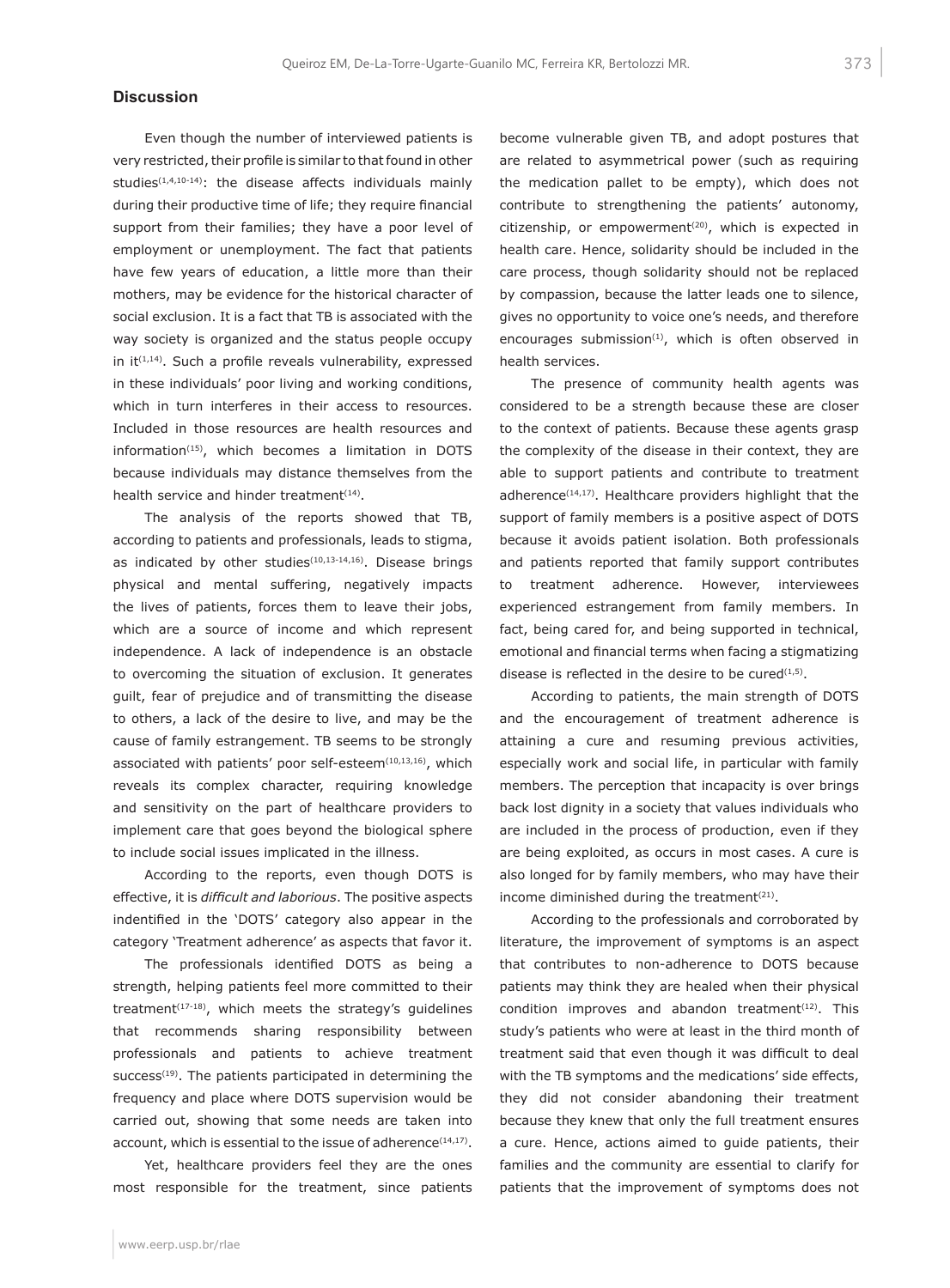mean a cure and that abandonment may lead one to develop resistance to the medication.

The fact that patients considered receiving snacks, having good care and ease in scheduling consultations as strengths of DOTS indicates their level of social exclusion and that there are failures in access to the health system since one of the foundations of Primary Care is that it is the main entrance to the Single Health System (SUS)<sup>(22)</sup>.

According to patients and healthcare providers, the establishment of bonds within DOTS is the principle that guides Primary Care(22) and can be seen in this study as a relationship of trust and friendship established between professionals and patients over the course of treatment. It results from daily contact that allows professionals to perceive patients' needs other than those related to TB, allowing patients to share their doubts, problems and strengthen themselves in the face of their illness<sup>(1,13,17)</sup>.

Hence, this study points to the importance of professionals in listening to patient demands. Unfortunately, in the context in which these individuals live, permeated as it is with exclusion, feeling cared for and welcomed is not common. However, such actions should be valued and practiced by healthcare providers because they contribute to the establishment of bonds, help patients to acquire a feeling of belonging to society and better cope with daily life, as identified in other studies $(1,14)$ . Such actions can also ensure the exercise of rights and citizenship, which is oftentimes absent in the lives of TB patients $(1,14)$ . DOTS enables inclusion and promotes the exchange of experiences and needs, which helps patients to recover their identity, even though it does not replace the necessary empowerment of people in the exercise of citizenship $(1)$ .

The supervision of taking medication is perceived as both a strength and a limitation, as observed in the literature $(1,14)$ . This study revealed that such an act is not restricted to observation, it is also a moment to care and in which a patient feels cared for. Most of the patients reported they did not feel bothered by observation and even liked it, because it represented an opportunity to exchange and share information and create bonds. Hence, it does not hurt one's rights to freedom and autonomy. On the other hand, a smaller proportion of people also felt embarrassed during supervision because of the feeling of disbelief it causes. Embarrassment can be overcome as professionals share with patients the guidelines that ground DOTS and highlight the importance of supervision to protect both the individual and the collective.

Both healthcare providers and patients consider the treatment's incentives (snack and food basket) positive aspects of DOTS that contribute to adherence. Such a fact may be related to the socio economic situation of patients. The sickness benefit, a resource aimed to help patient recovery, was indicated as an element that can limit treatment adherence. The reason is that patients may prolong their treatment so they continue receiving the benefit. As previously mentioned, all the study's patients depended on the financial help of family members. The incentives were important in constituting nutritional support and complementing family income. On the other hand, even though receiving snacks and food baskets contributed to adherence, the irregular supply of such incentives weakened the bond established between professionals and patients<sup>(1,13-14,17)</sup> as the professionals often mention the incentive but its supply does not directly depend on them.

In relation to the negative aspects, reconciling DOTS and a paid job was seen by both groups as a limitation. Professionals should be flexible in relation to the supervision schedule, given the importance of patients keeping their jobs, seeking to keep a harmonious dynamic with patients' work activities<sup>(14,17,23)</sup>. Side effects (nausea, vomiting, anxiety), which have repercussions for treatment adherence, should be analyzed by healthcare providers because they can be resolved in the PCU<sup>(24)</sup> and is the role of providers to have knowledge and intervene in these cases. One of the limiting aspects of DOTS, mentioned only by professionals, was the quantity of pills patients have to take: such a situation can be overcome with the combined fixed dose, adopted in Brazil since 2009(24).

Still discussing the difficulties faced with DOTS, professionals report having to deal with managerial problems and service organization (reference and counter-reference, delay in the supply of incentives and the results of exams, poor communication between the PCU and the Health Supervision). The managerial activities of the TB Control Program are implemented through city coordination in a centralized manner<sup>(5)</sup>. Thus, there is a need for cooperation between central coordination and the PCUs, since the lack of such cooperation may harm the motivation of professionals, the credibility of PCUs before patients and hinder the flow of information concerning a disease, all of which are necessary for planning control actions.

Other negative aspects identified by healthcare providers were a lack of preparedness and interest on the part of their peers in working within DOTS, insufficient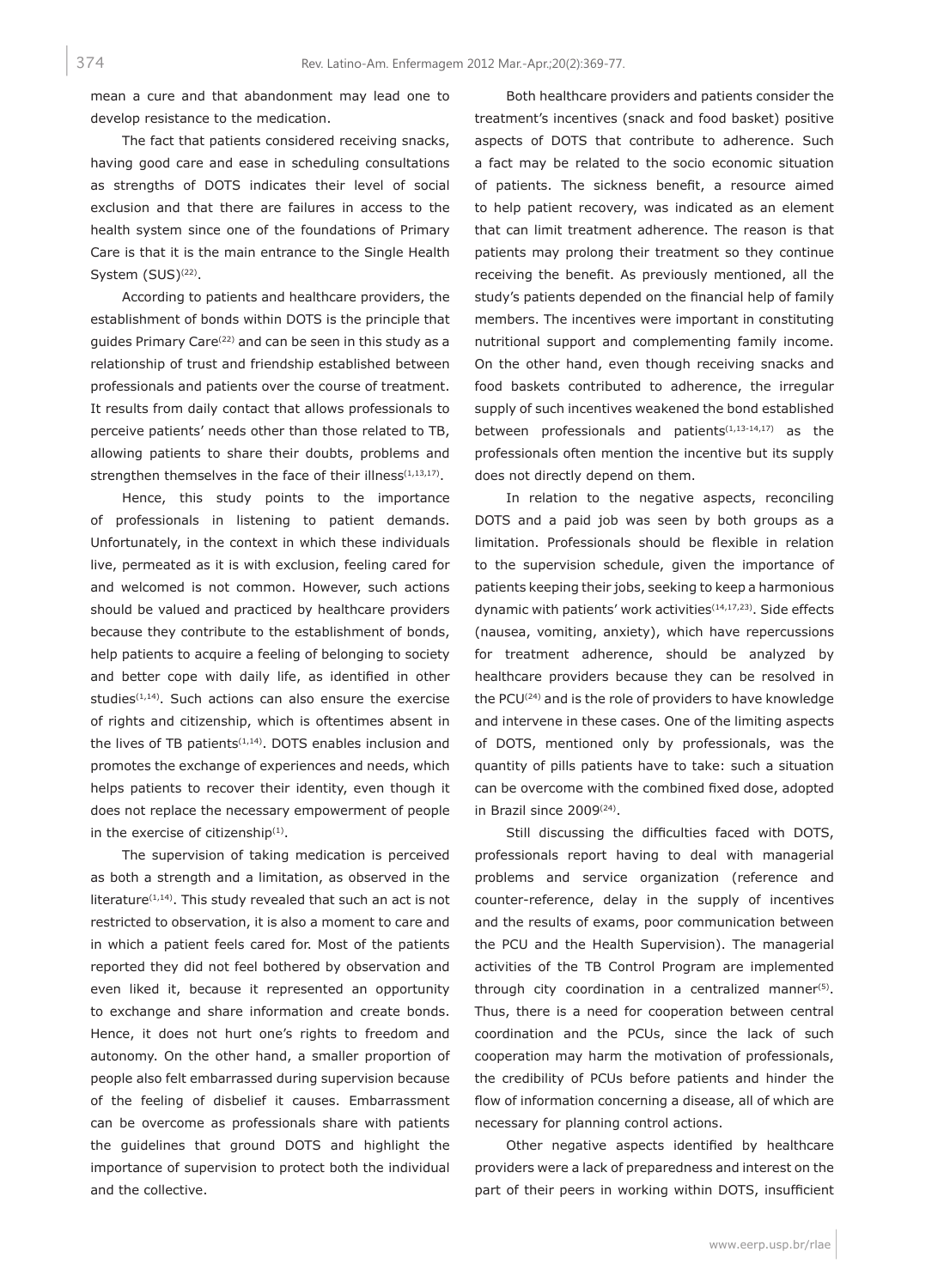time to supervise medication taken— it competes with the remaining routine activities within the PCU and an insufficient number of employees in PCUs. All these contribute to non-adherence to treatment. These are important elements because they determine the quality of care and interaction between professionals and patients and influence the establishment of bonds(12-13,16,25). Health providers suggest that workers from different PCUs meet and discuss cases. They also recommend the implementation of training programs compatible with the possibilities of operation in the PCUs' region. Additionally, it is important to mention that continuous education programs can contribute to the improvement of professionals, so they feel encouraged to practice health interventions and cope with difficulties faced given the lack of valorization of the work in health. Even though not justified, the inappropriate postures of healthcare providers resulting from low wages, a stressful work process, and poor working conditions reflect on the quality of care $(1)$ .

In relation to DOTS adherence, many of the aspects discussed in the previous categories also determine DOTS adherence. According to patients, in addition to those aspects already mentioned, non-adherence is also related to being unable to quite smoking and drinking alcohol, even considering that such practices negatively affect the therapeutic process; these limitations are taken into account in the recommendations of the Ministry of Health<sup>(24)</sup>. Given this situation, some providers, in accordance with the recommendation of the tuberculosis control program, reported instructing patients to take the medication even if consuming alcohol. Providers also assert that the use of illegal drugs is a limitation of DOTS. Considering how harmful these substances are, healthcare providers should talk to patients and seek to understand them and also identify their needs and support them. It reveals that cooperation among sectors is important $(23)$ , especially with services and associations dedicated to treat drug addiction, smoking and alcoholism, in addition to the community and patients' families<sup>(12-14)</sup>.

According to professionals, the inability of patients to comply with guidance (e.g. regarding appropriate eating) due to their situation of exclusion is also unfavorable to adherence. They also relate DOTS adherence to the representations, beliefs, values and knowledge of patients, families and community concerning TB, which is also in agreement with findings of other studies $(12,17)$ . Even though this perception enlarges the restricted view of DOTS, that the observation of medication taken is the only element for treatment success, there is a perception of its multi-factor characteristic.

The multifactor characteristic of conditions causing TB became evident in this study, because the characteristics indicate that the sum of elements concerning life and work positively or negatively impact DOTS implementation. Such elements are dissociated from the way society is structured, and its determinations are not considered part of a process. It is evidence for the supremacy of the model supported by classical epidemiology, which usually is the axis of teaching in the health field, with repercussions for the way workers see reality and therefore in the way they intervene in the health-disease continuum.

## **Final considerations**

This study showed the importance of considering TB as a disease that goes beyond the biological sphere because it is associated with the individuals' living and working conditions. It also showed the important responsibility of professionals working with DOTS. Not only do they need to have technical skills, competencies, and knowledge, but also managerial and relationship skills and an integral and dynamic view of world. These should be reflected in their actions, as they need to consider TB to be a process determined by the way society is structured.

The challenge imposed by TB both for the political and care delivery spheres is to take into account the context in which patients live in order to achieve treatment success through the offering of resources that facilitate this process. Hence, inter-sector actions that seem to depart from the "health" scope, and which are seldom practiced, are essential to promoting the participation of society and the establishment of bonds, and are part of SUS guidelines so that it functions with the required quality care.

Even if the refusal of some patients was a limitation imposed on this study, these findings point to some possibilities to improve DOTS, among which are: promote the discussion concerning TB in the community; promote the exchange of experiences among DOTS patients; improve the qualification of healthcare providers in relation to the establishment of bonds; improve the communication between PCUs and the region's health coordination; and establish communication with organizations and projects addressing social inclusion.

Achieving TB control implies considering the treatment as something dynamic that goes beyond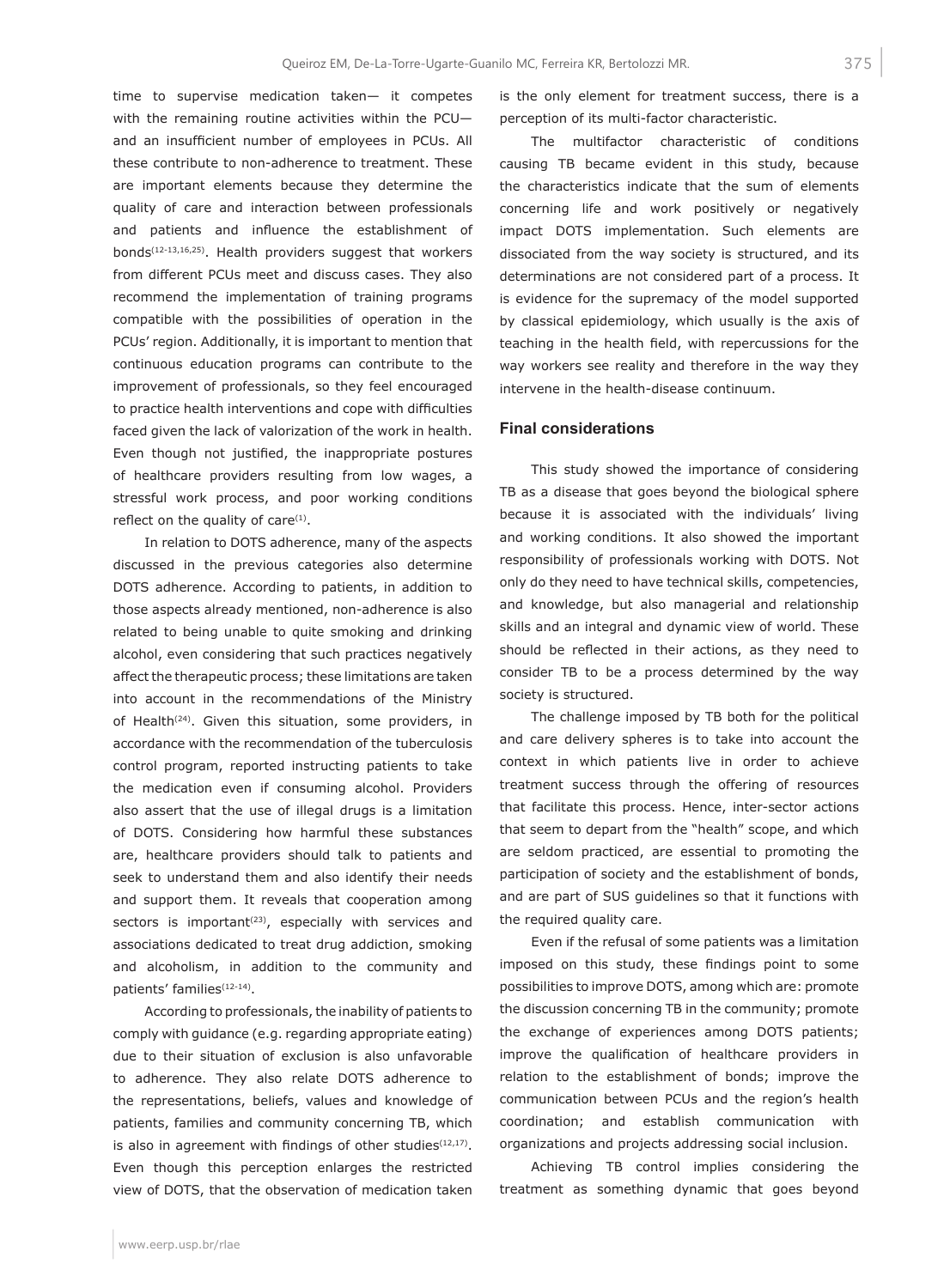individual aspects. It implies acknowledging that the disease does not emerge as a result of a positive sputum smear, but from the conditions in which patients live. Nursing can contribute given its important participation in the routine practice of the health services.

## **References**

1. Bertolozzi MR. A adesão ao tratamento da TB na perspectiva da estratégia do Tratamento Diretamente Observado (DOTS) no Município de São Paulo - SP [tese de livre docência]. São Paulo (SP): Escola de Enfermagem da Universidade de São Paulo; 2005. 230 p.

2. World Health Organization. Global Tuberculosis Control: epidemiology, strategy, financing: WHO report 2009. Geneva: WHO; 2009. 304 p.

3. Villa TCS, Assis EG, Oliveira MF, Arcênio RA, Gonzáles RIC, Palha PF. Cobertura do tratamento diretamente supervisionado (DOTS) da TB no Estado de São Paulo (1998-2004). Rev Esc Enferm USP. 2008;42(1):98-104. 4. Falcão AB. Estudo Comparativo do tratamento supervisionado da tuberculose com o auto-administrado. Bol Pneumol Sanit. 2006;14(1):21-5.

5. Ruffino Netto A, Villa TCS, organizadores. TB: Implantação do DOTS em algumas regiões do Brasil. Histórico e Peculiaridades. Ribeirão Preto: Wdesign e Associados; 2006. 210 p.

6. Coordenadoria de Vigilância em Saúde da Secretaria Municipal de Saúde da Prefeitura do Município de São Paulo (BR). Boletim TB Cidade de São Paulo. São Paulo; 2009. 10 p.

7. Fontanella BJB, Ricas J, Turato ER. Amostragem por saturação em pesquisas qualitativas em saúde: contribuições teóricas. Cad Saude Publica. 2008;24(1):17-27.

8. Fiorin JL. Elementos de análise do discurso. São Paulo: EDUSP; 1989. 93 p.

9. Fonseca RMGS, Bertolozzi MR. A epidemiologia Social e a assistência à saúde da população. In: Egry EY, Antunes MJM, Chompre RR, Almeida MCP, Silva IA da. A Classificação das Práticas de Enfermagem em Saúde Coletiva: a experiência brasileira. Série Didática de Enfermagem no SUS 1999;1(1):34-45.

10. Lima MB, Mello DA, Morais AP, Silva WC. Estudo de casos sobre o abandono do tratamento da tuberculose: avaliação do atendimento, percepção e conhecimentos sobre a doença na perspectiva dos clientes (Fortaleza, Ceará, Brasil). Cad Saude Publica. 2001;17(4):877-85.

11. Speciale C. Significados do Tratamento Diretamente Supervisionado ("DOTS") para pacientes com tuberculose do Programa de Saúde da Família da Supervisão Técnica de Vila Prudente/ Sapopemba, São Paulo - SP. [dissertação de mestrado]. São Paulo (SP): Escola de Enfermagem da Universidade de São Paulo; 2007. 99 p.

12. Paixão LMM, Gontijo ED. Perfil de casos de tuberculose notificados e fatores associados ao abandono, Belo Horizonte, MG. Rev Saude Publica. 2007;41(2):205-13. 13. Terra MF. O Tratamento Diretamente Supervisionado ("DOTS") como estratégia para a adesão ao tratamento da tuberculose: significados segundo profissionais de saúde da supervisão técnica de saúde do Butantã, São Paulo - SP. [dissertação de mestrado]. São Paulo (SP): Escola de Enfermagem da Universidade de São Paulo; 2007.

14. Queiroz EM, Bertolozzi MR. TB: tratamento supervisionado nas Coordenadorias de Saúde Norte, Oeste e Leste do Município de São Paulo. Rev Esc Enferm USP. 2010;44(2):453-61.

15. Ayres JRCM, França-Júnior I, Calazans GJ, Saletti-Filho HC. O conceito de vulnerabilidade e as práticas de saúde: novas perspectivas e desafios. In: Czeresnia D, Freitas CM, organizadores. Promoção da saúde: conceitos, reflexões, tendências. Rio de Janeiro: Fiocruz; 2003. 176 p.

16. Lima AL, Souza FBA, Ferreira GL. Tubérculos: atitudes do cliente frente à doença. Bol Pneumol Sanit. 2005;13(2):83-90.

17. Terra F, Bertolozzi MR. Tratamento diretamente supervisionado (DOTS) contribui para a adesão ao tratamento da TB? Rev. Latino-Am. Enfermagem. 2008;16(4):659-64.

18. Oliveira SAC, Ruffino-Netto A, Villa TCS, Vendramini SHF, Andrare RLP, Scatena LM. Health services in tuberculosis control: family focus and community orientation. Rev. Latino-Am. Enfermagem. 2009;17(3):361-7.

19. Secretaria de Estado da Saúde de São Paulo (BR). Centro de Vigilância Epidemiológica. Divisão de Tuberculose. Manual do Tratamento Supervisionado. São Paulo: CVE; 2004.

20. Kleba ME, Wendausen A. Empoderamento: processo de fortalecimento dos sujeitos nos espaços de participação social e democratização política. Saude Soc. 2009;18(4):733-43.